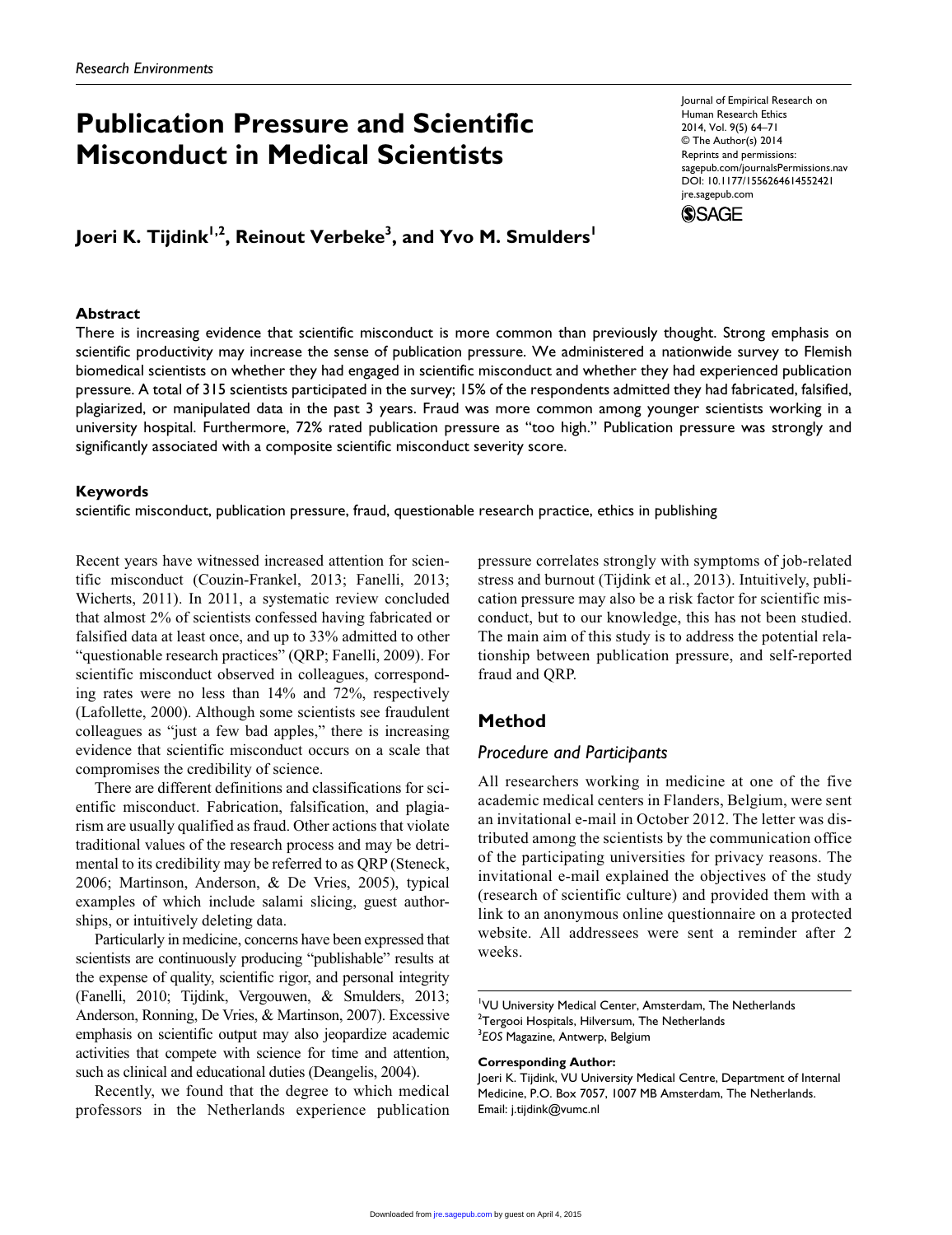**Table 1.** Publication Pressure Questionnaire (PPQ).

| Questions (domain)                                                                                                                                   | Likert-type scale<br>score (SD) | % agreement (4-5 or 1-2 <sup>a</sup><br>on Likert-type scale) |
|------------------------------------------------------------------------------------------------------------------------------------------------------|---------------------------------|---------------------------------------------------------------|
| 1. Without publication pressure, my scientific output would be of higher<br>quality                                                                  | 2.9(1.2)                        | 35                                                            |
| 2. My scientific publications contribute to better (future) medical care <sup>a</sup>                                                                | 3.7(0.9)                        | 67                                                            |
| 3. I experience my colleagues' assessment of me on the basis of my<br>publications as stressful                                                      | 3.4(1.2)                        | 52                                                            |
| 4. I experience the publication criteria formulated by my university for<br>my appointment or re-appointment as professor as a stimulus <sup>a</sup> | 2.8(1.0)                        | 26                                                            |
| 5. Publication pressure puts pressure on relationships with fellow<br>researchers                                                                    | 3.5(1.1)                        | 59                                                            |
| 6. I suspect that publication pressure leads some colleagues (whether<br>intentionally or not) to color data                                         | 3.7(1.1)                        | 64                                                            |
| 7. The validity of medical world literature is increased by the publication<br>pressure in scientific centers <sup>a</sup>                           | 2.2(0.9)                        | $\mathbf{H}$                                                  |
| 8. Publication pressure leads to serious worldwide doubts about the<br>validity of research results                                                  | 3.6(1.0)                        | 61                                                            |
| 9. In my opinion, the pressure to publish scientific articles has become<br>too high                                                                 | 3.9(1.0)                        | 72                                                            |
| 10. The competitive scientific climate stimulates me to publish more <sup>a</sup>                                                                    | 3.2(1.0)                        | 48                                                            |
| 11. My colleagues judge me mainly on the basis of my publications                                                                                    | 3.2(1.2)                        | 43                                                            |
| 12. Fellow scientists maintain their clinical and teaching skills well, despite<br>publication pressure <sup>a</sup>                                 | 3.1(1.0)                        | 39                                                            |
| 13. I cannot confide innovative research proposals to my colleagues                                                                                  | $2.5$ (1.1)                     | 20                                                            |
| 14. Publication pressure harms science                                                                                                               | 3.4(1.2)                        | 52                                                            |

<sup>a</sup>lnversed questions; higher scores for disagreement.

## *Variables*

The questionnaire contained, apart from demographic data, two parts: a validated Publication Pressure Questionnaire (PPQ; Tijdink, Smulders, Vergouwen, de Vet, & Knol, 2014) and a 12-item questionnaire assessing scientific misconduct.

The validated PPQ contained 14 statements (Table 1), the responses to which were scored on a 5-point Likert-type scale. The Likert-type scale scores were assigned one to five points such that higher scores reflected higher pressure. We also designed five inversed questions within the questionnaire in which higher scores represented lower experienced publication pressure. We labeled different statements as positive and negative to avoid "yeah-saying" (Streiner & Norman, 2008). Negative statements were scored inversely (see Table 1).

The questionnaire assessing scientific misconduct consisted of 12 different types of scientific misconduct (see Table 2). Survey respondents were asked to report in each case whether or not (yes or no) they had themselves engaged in specified types of misconduct during the past 3 years, as well as to report whether they had personally witnessed colleagues showing these types of misconduct. The content of the questionnaire and severity scoring of misconduct was based on previous studies by Fanelli (2009) and Martinson (2005). For better understanding and differentiating fraud (fabrication, falsification, and plagiarism) from other types

of scientific misconduct, the 12 items were divided into three categories: fraud (Items 1, 2, 7, and 11), severe scientific misconduct (Items 3, 4, 5, 8, 9, and 12), and "moderate" scientific misconduct (Items 6 and 10).

To construct a self-reported scientific misconduct severity index, the positive answers of the Fraud questions (Items 1, 2, 7, and 11) were assigned three points, positive answers of the severe scientific misconduct questions were assigned two points, and positive answers of the moderate scientific misconduct questions were assigned one point. Scores were added up to calculate a total scientific misconduct severity score (maximum range  $= 0-28$ ).

## *Demographics*

Respondents provided demographic information on gender, age, type of specialty; years working as a scientist; appointment status; main professional activity (research, education, patient care, or management); and Hirsch index.

#### *Statistical Analysis*

ANOVA was used to compare groups. Pearson's correlation coefficients were calculated to examine relationships between continuous variables. The *t* tests, ANOVAs, and univariate and multivariate linear regression analyses were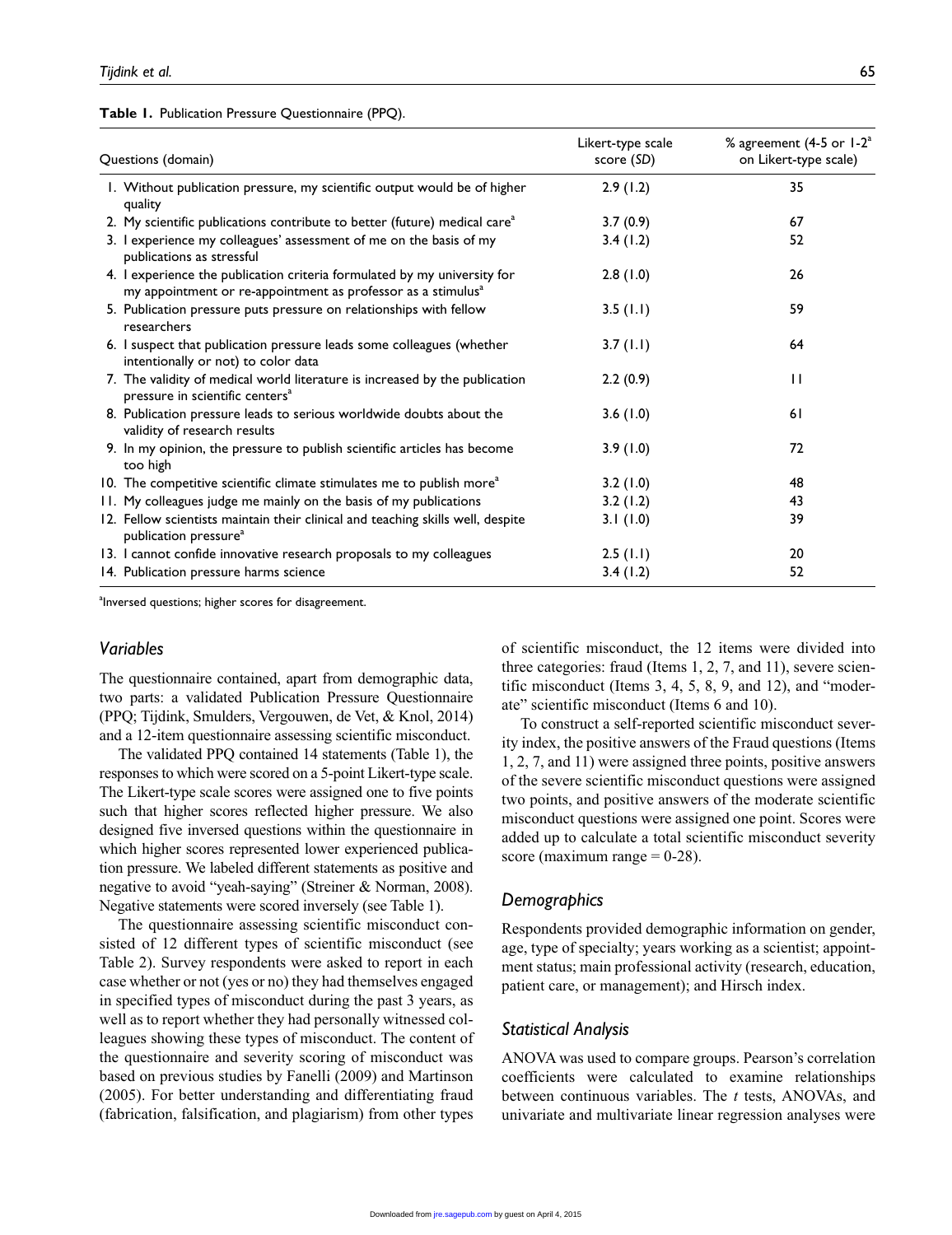|  | Table 2. From Fraud to Questionable Research Practices: 12 Types of Scientific Misconduct. |  |  |  |  |  |  |
|--|--------------------------------------------------------------------------------------------|--|--|--|--|--|--|
|--|--------------------------------------------------------------------------------------------|--|--|--|--|--|--|

| Scientific Misconduct Questionnaire: 3 years retrospectively ( $n = 315$ )                                                                                                                     | Yes $% (n)$ |
|------------------------------------------------------------------------------------------------------------------------------------------------------------------------------------------------|-------------|
| Fraud (fabrication, falsification, plagiarism)                                                                                                                                                 |             |
| la Have you fabricated data I or more times?                                                                                                                                                   | $1\%$ (4)   |
| Ib Have you observed that a colleague fabricated data?                                                                                                                                         | 24% (76)    |
| 2a Have you selectively deleted data to confirm a hypothesis ("massaging data," "cooking data")                                                                                                | $7\%$ (23)  |
| 2b Have you observed that a colleague selectively deleted data to confirm a hypothesis ("massaging<br>data," "cooking data")                                                                   | 44% (138)   |
| 7a Have you ever modified the results of a study under pressure from an organization that funded the<br>research?                                                                              | 4% (13)     |
| 7b Have you observed that a colleague modified the results of a study under pressure from an<br>organization that funded the research?                                                         | 18% (56)    |
| I la Have you used the same data or results for two or more publications in different peer-reviewed<br>journals (self-plagiarism)?                                                             | 5% (15)     |
| IIb Have you observed that a colleague used the same data or results for two or more publications in<br>different peer-reviewed journals (self-plagiarism)?                                    | 40% (126)   |
| Severe misconduct                                                                                                                                                                              |             |
| 3a Have you ever deleted observations or data from analyses because your intuition told you that they<br>were incorrect?                                                                       | 26% (83)    |
| 3b Have you observed that a colleague deleted observations or data from analyses because his or her<br>intuition told him or her they were incorrect?                                          | 43% (135)   |
| 4a Have you ever concealed data that contradict your previous research?                                                                                                                        | 3% (10)     |
| 4b Have you observed that a colleague concealed data that contradict his or her previous research?                                                                                             | 22% (70)    |
| 5a Have you ever used the ideas of others without their permission or without proper citation?                                                                                                 | $1\% (2)$   |
| 5b Have you observed that a colleague used the ideas of others without their permission or without<br>proper citation?                                                                         | 36% (112)   |
| 8a Have you ever not published results under pressure from an organization that funded the research?                                                                                           | $2\%$ (6)   |
| 8b Have you observed that a colleague did not publish results under pressure from an organization that<br>funded the research?                                                                 | 12% (39)    |
| 9a Have you ever deliberately not mentioned an organization that funded your research (that had a<br>specific interest in the research) in the publication of your study?                      | 0%          |
| 9b Have you observed that a colleague deliberately not mentioned an organization that funded your<br>research (that had a specific interest in the research) in the publication of your study? | $7\%$ (21)  |
| 12a Have you ever been pressured into questionable research practices?                                                                                                                         | 11% (33)    |
| 12b Have you observed that a colleague been pressured into questionable research practices?                                                                                                    | 19% (59)    |
| Moderate misconduct                                                                                                                                                                            |             |
| 6a Have you ever turned a blind eye to other people's use of flawed data or questionable interpretation<br>of data?                                                                            | 20% (62)    |
| 6b Have you observed that a colleague turned a blind eye to other people's use of flawed data or<br>questionable interpretation of data?                                                       | 37% (116)   |
| 10a Have you ever (whether under pressure or not) added one or more authors to a study who did not<br>contribute to the research?                                                              | 69% (218)   |
| 10b Have you observed that a colleague (whether under pressure or not) added one or more authors to<br>a study who did not contribute to the research?                                         | 85% (268)   |

used to identify confounders and potential mediators of determinants of QRP and PPQ scores. In the multivariate analysis, we entered the variables with  $p$  values of  $\leq$  .10 in the univariate analysis. The Statistical Package for the Social Sciences (SPSS) statistics (Chicago, USA 2011, Version 20) was used for the statistical analyses.

## **Results**

According to the data provided by the administrative offices of the five participating Flemish medical universities, we

reached approximately 2,548 scientists. Of the 2,548 scientists, there were 484 who responded (19%), of whom 315 (12%) completed the two questionnaires. The demographic data of the complete responders are summarized in Table 3.

## *Scientific Misconduct*

Table 4 shows the percentages of respondents who reported that they had engaged in each type of behavior (from moderate scientific misconduct to fraud). Fifteen percent of respondents admitted that they had fabricated,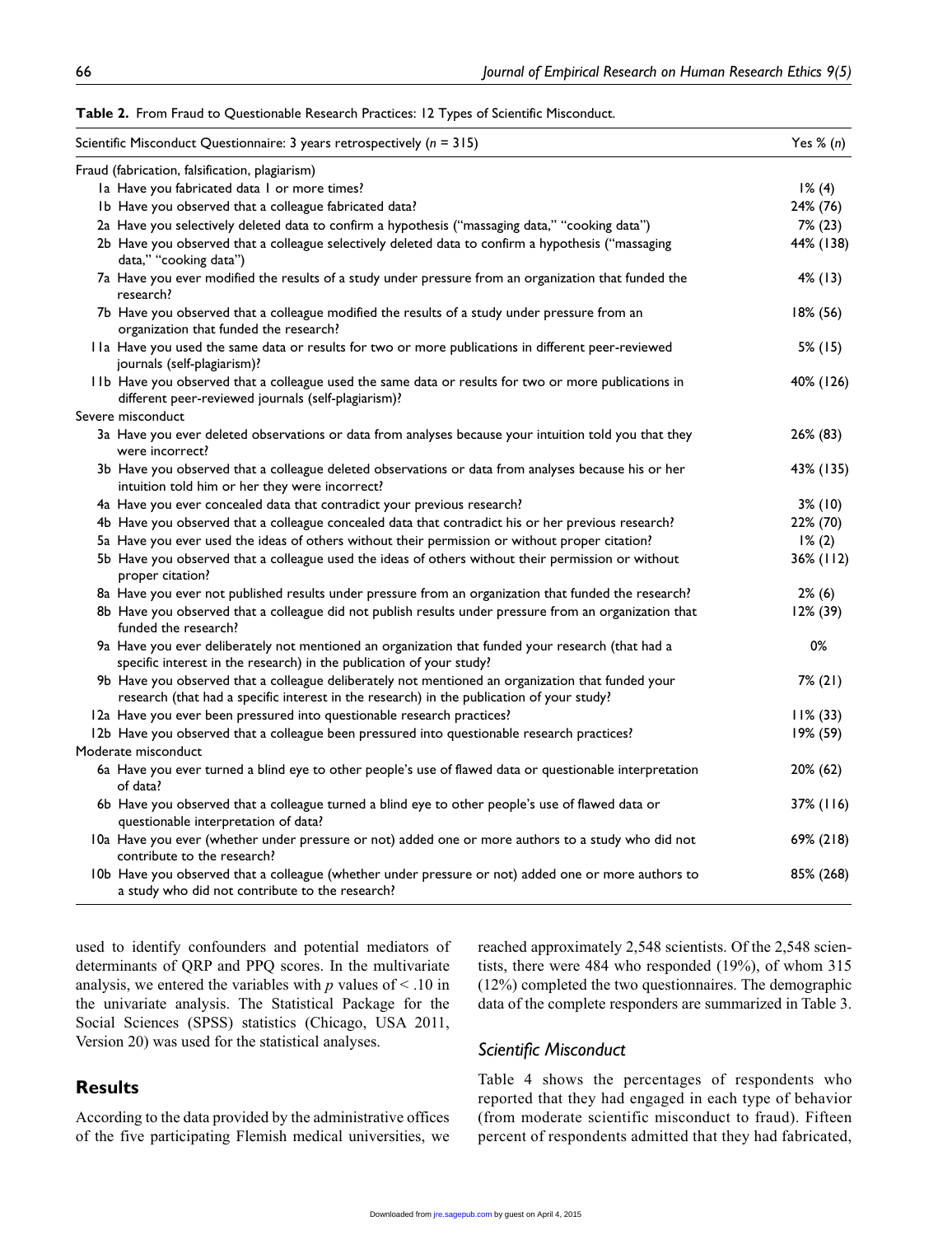**Table 3.** Demographics.

| Demographics                     | $n = 315$               | %            |
|----------------------------------|-------------------------|--------------|
| Gender                           |                         |              |
| Male                             | 170                     | 54           |
| Female                           | 145                     | 46           |
| Age                              |                         |              |
| $26 - 35$                        | 129                     | 41           |
| 36-45                            | 78                      | 25           |
| 46-55                            | 77                      | 24           |
| 56-65                            | 27                      | 9            |
| 65 and older                     | $\overline{\mathbf{4}}$ |              |
| Connected to university hospital |                         |              |
| Yes                              | 175                     | 56           |
| No                               | 140                     | 44           |
| Position                         |                         |              |
| PhD student                      | 75                      | 24           |
| Postdoc                          | 4                       | 45           |
| Professor                        | 99                      | 31           |
| Years active in science          |                         |              |
| $0 - 5$                          | 82                      | 26           |
| $6 - 10$                         | 73                      | 23           |
| $11 - 15$                        | 64                      | 20           |
| 15 or more                       | 96                      | 31           |
| No. I work priority              |                         |              |
| Research                         | 184                     | 58           |
| Education                        | 36                      | $\mathbf{H}$ |
| Patient care                     | 75                      | 24           |
| Management                       | 20                      | 6            |
| Appointment                      |                         |              |
| Temporary                        | 165                     | 52           |
| Permanent                        | 150                     | 48           |

falsified, plagiarized, or manipulated data in the past 3 years (see Figure 1). More than one out of four ever deleted data or results to confirm a hypothesis (data cooking/massaging), and almost 70% of respondents assigned authorships to people did not contribute to the study (see Table 4 and Figure 1).

## *PPQ*

Table 3 lists the questions and responses of the PPQ. The responses to some of the key questions indicate that 72% (Item 13) rated publication pressure as "too high." In addition, more than half of the respondents (64% and 61%; Items 7 and 8) believed that the pressure to publish has detrimental effects on the validity and credibility of medical science. Finally, 52% (Item 14) stated that publication pressure has a "harmful" effect on medical science.

We use the sum score of the 14 items ( $M = 31.26$ ,  $SD =$ 8.56; inversed items taken into account) of the condensed, validated questionnaire for further analysis of correlations and determinants.

## *Correlation of Self-Reported Scientific Misconduct With Demographic Characteristics*

Table 4 provides regression analysis results of demographic and job-specific variables as independent and total scientific misconduct severity score as the dependent variable. In univariate analyses, younger age and being an early career scientist were significantly associated with higher selfreported scientific misconduct scores. There were trends for lower misconduct scores among those with a fixed job position and those who were not connected to a university clinic. Entering these four variables in a multivariate analysis suggested that being connected to a university clinical hospital was the only independent correlate of self-reported scientific misconduct. The Hirsch index was not significantly correlated with fraud or QRP.

## *Scientific Misconduct and Publication Pressure*

In both univariate analyses, as well as after adjustment for demographic variables, the PPQ score was strongly and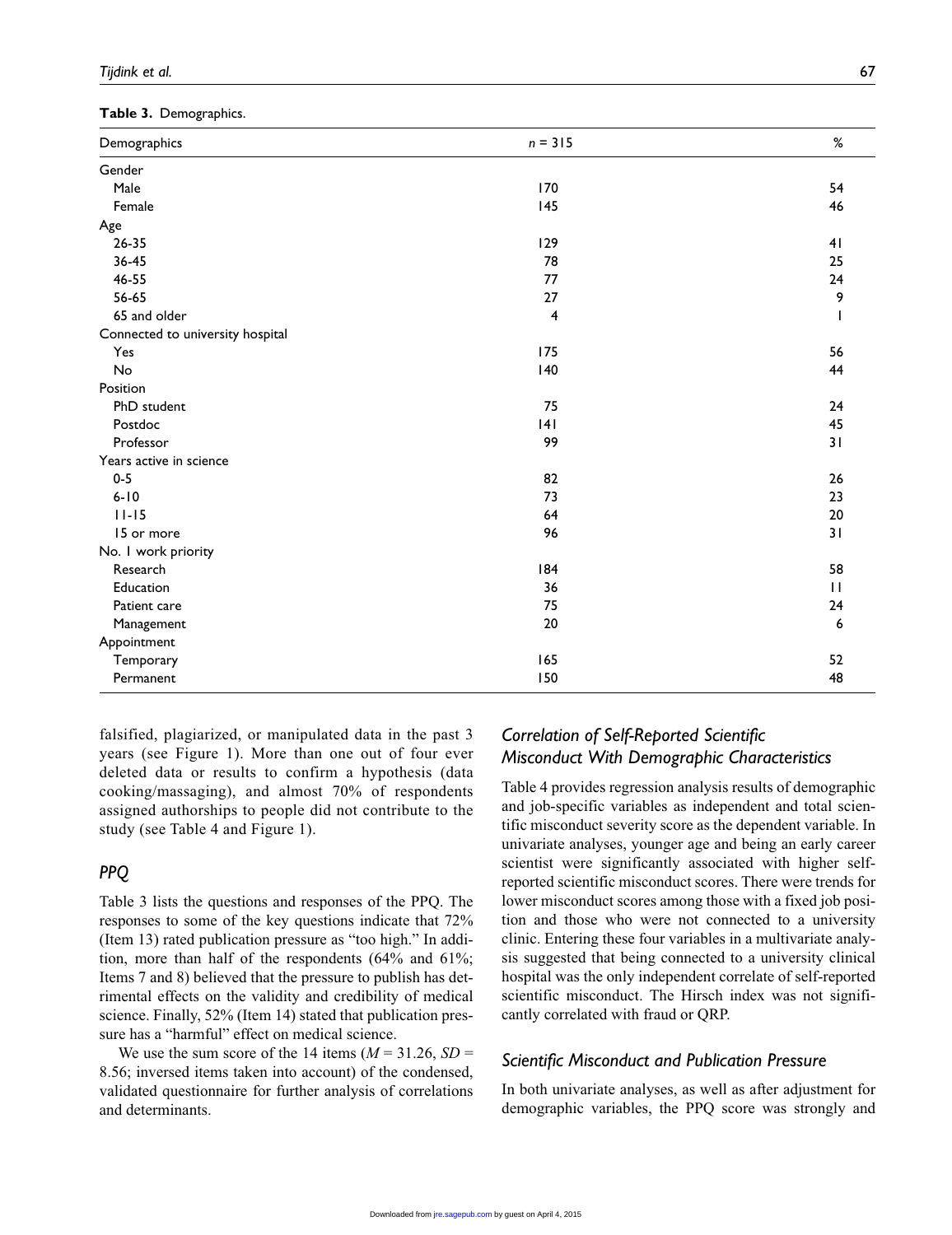|                                               | β      | CI 95%      | CI 95% upper | p value |
|-----------------------------------------------|--------|-------------|--------------|---------|
|                                               |        | lower bound | bound        |         |
| Univariate                                    |        |             |              |         |
| Gender (female)                               | $-.35$ | $-0.84$     | 0.14         | .17     |
| Connected to university hospital              | .42    | $-0.69$     | 0.92         | .09     |
| Fixed position (yes)                          | $-.48$ | $-0.97$     | 0.11         | .06     |
| Age (four groups, increase of 5 years)        | $-.38$ | $-0.61$     | $-0.14$      | .002    |
| Position (three groups)                       | $-.23$ | $-0.57$     | 0.10         | .17     |
| Years active in science (increase of 5 years) | $-.32$ | $-0.52$     | $-0.11$      | .003    |
| PPO                                           | .07    | 0.04        | 0.10         | .000    |
| H index $(n = 121)$                           | $-.01$ | $-0.05$     | 0.02         | .45     |
| Multivariate                                  |        |             |              |         |
| Model I                                       |        |             |              |         |
| Connected to university hospital              | .51    | 0.01        | 1.01         | .05     |
| Fixed position                                | .01    | $-0.66$     | 0.68         | .97     |
| Age                                           | $-.32$ | $-0.71$     | 0.08         | .12     |
| Years active in science                       | $-.11$ | $-0.47$     | 0.25         | .55     |
| Model 2                                       |        |             |              |         |
| Connected to university hospital              | .59    | 0.11        | 1.07         | .02     |
| Fixed position                                | .07    | $-0.58$     | 0.72         | .83     |
| Age                                           | $-.25$ | $-0.63$     | 0.14         | .20     |
| Years active in science                       | $-.15$ | $-0.49$     | 0.20         | .41     |
| <b>PPQ</b>                                    | .07    | 0.04        | 0.10         | .000    |

**Table 4.** Univariate and Multivariate Analysis Comparing Independent Variables With Total Scientific Misconduct Score.

*Note.* Model 1: Demographic and job-specific characteristics; Model 2: Add adjustment for PPQ. PPQ = Publication Pressure Questionnaire. Bolded variables have a significance level of *p* < .05.



**Figure 1.** Percentages of scientific misconduct.

significantly associated with the scientific misconduct severity score. Figure 2 illustrates this correlation.

## **Discussion**

This is the first study to address the possible association between publication pressure and (self-reported) scientific misconduct. The results support the notion that excessive pressure to publish scientific articles contributes to scientific misconduct, at least among European medical scientists.

Our findings are generally in line with one study published on this topic. This study has related publication

pressure to publication bias (Fanelli, 2010). Our results add to previous literature in that our survey includes a validated measurement instrument of publication pressure together with a questionnaire exploring severity and different types of scientific misconduct. Both instruments were used in a relatively small, coherent community of five academic hospitals in a distinct European region (Flanders, Belgium).

The level of publication pressure reported by Flemish scientists can only be compared with the first study using this same questionnaire, which was performed in 2011 among Dutch medical professors (Tijdink et al., 2013). Insofar as this comparison is valid, publication pressure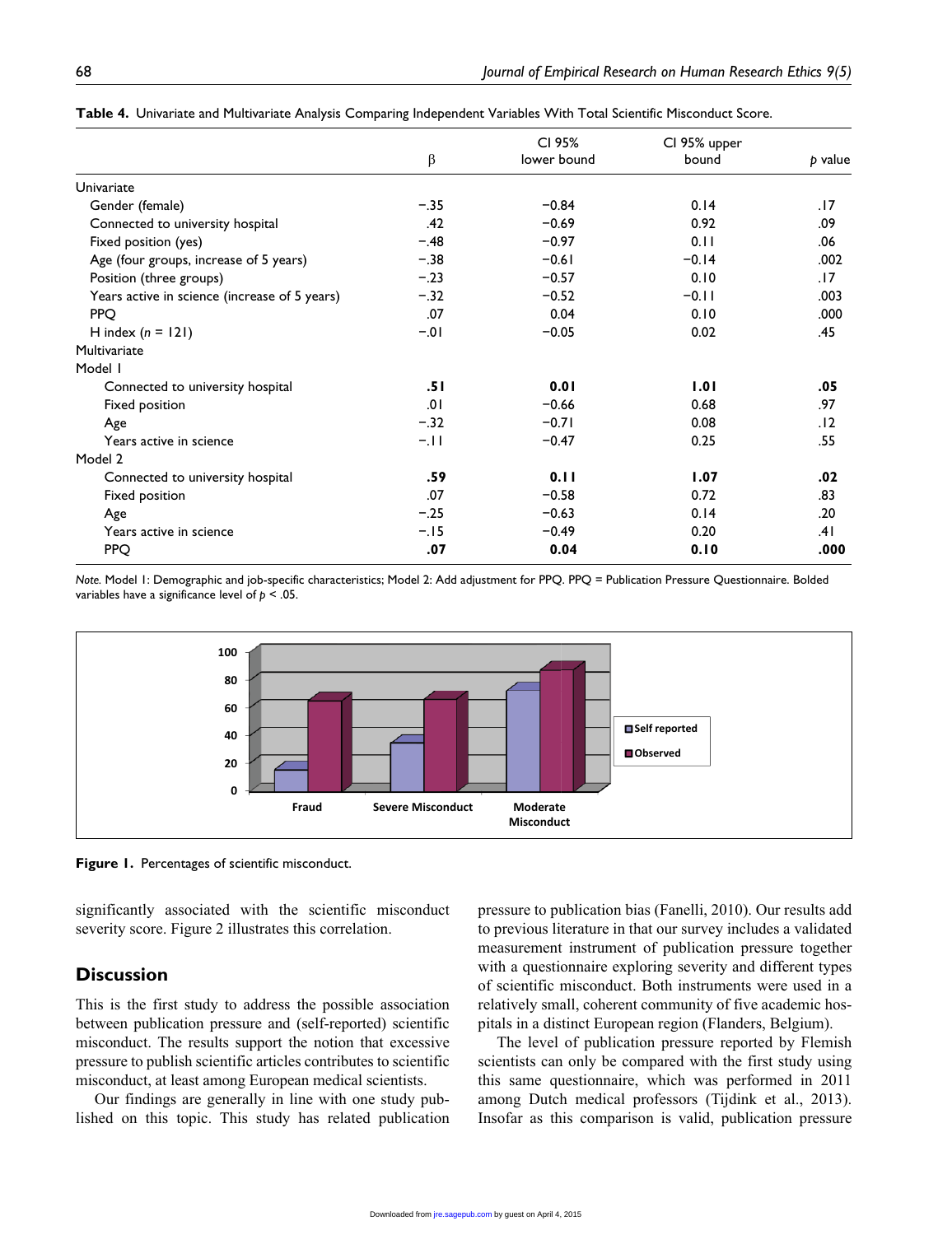

**Figure 2.** Cubic spline, demonstrating the association between the sum score on the validated 14-item Publication Pressure Questionnaire, and the scientific misconduct sum score (Wells, 1998).

appears higher in Flemish scientists (PPQ score 31.3 vs. 25.5 points).

Publication pressure may be considered a form of psychological stress. Stress is often seen as an inducer of risky behavior (Pabst, Brand, & Wolf, 2013; Vinkers et al., 2013). If we translate this to medical researchers, pressure and stress may contribute to scientific misconduct. It is conceivable that pressure generates stress which can influence the amount of errors made in scientific research. Such a relationship has been found among clinical doctors, where burnout is associated with higher prevalence of medical errors made (West, Tan, Habermann, Sloan, & Shanafelt, 2009).

An important cause of publication pressure could be the increasing importance of bibliographic parameters in the assignment of research funding, grants scholarships, and academic positions (Bedeian, Van Fleet, & Hyman, 2009; Bird, 2006; Gannon, 2000; Hessels, 2010). Although our study was not designed to identify causes of publication

pressure, the responses to Statements 3, 4, and 10 suggest an important role of quantitative parameters, such as cumulative scientific output. In this respect, there is an interesting study of 331 biomedical postdoctoral fellows of whom only 3.4% admitted to having modified data in the past, but of whom 17% expressed they would be "willing to select or omit data to improve their results" (Eastwood, Derish, Leash, & Ordway, 1996). In another study of 549 biomedical trainees on the ethics of scientific investigation, 4.9% of biomedical early career scientists said they had modified research results in the past, but 81% were willing to omit or fabricate data to win a grant or publish an article (Kalichman & Friedman, 1992).

The interpretation of our results is limited by the possibility of substantial response bias. Hence, our data are more suited for identification of potential determinants of selfreported misconduct than they are for absolute prevalence of misconduct. Nonetheless, a few comparisons with existing literature are worth consideration. The self-reported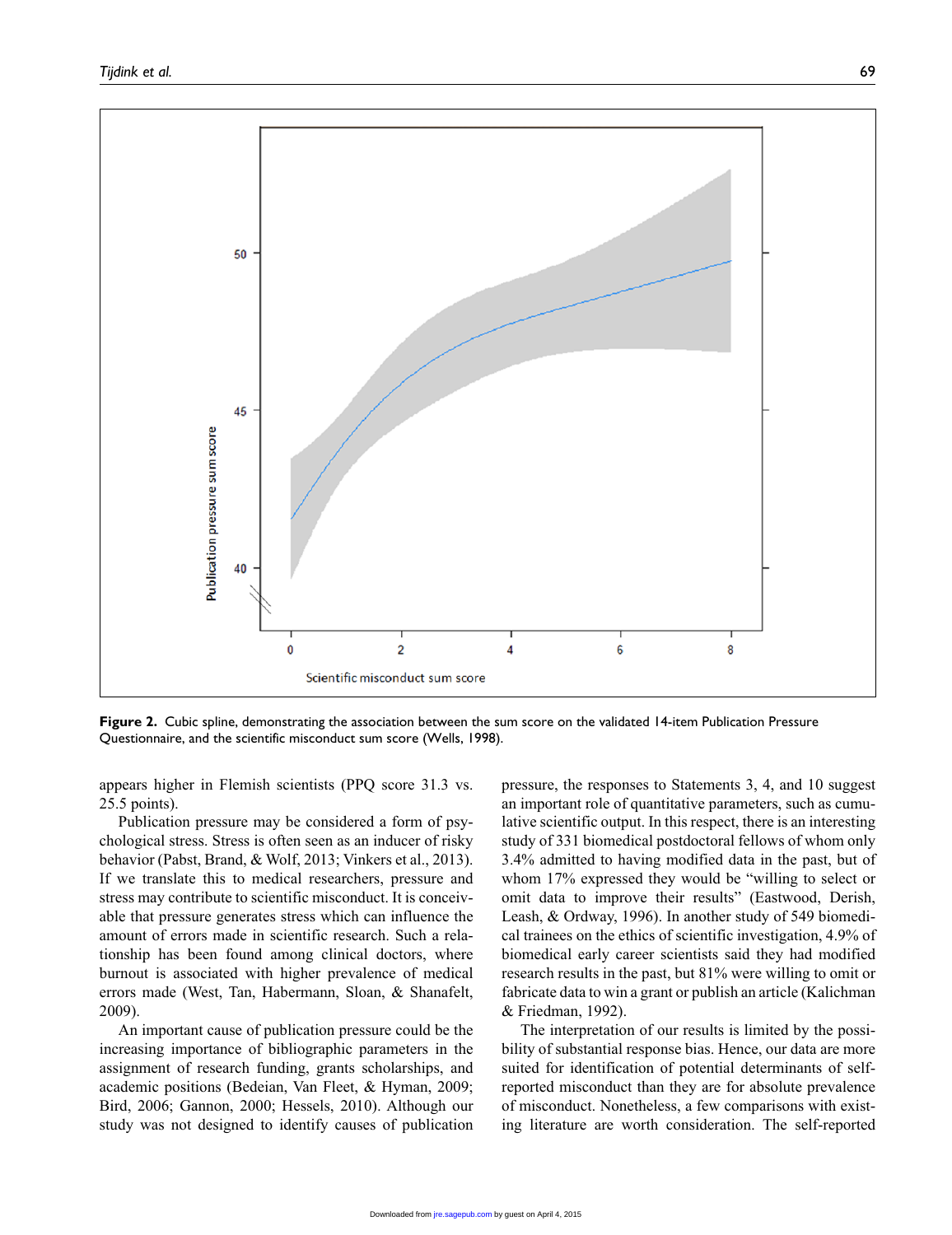rates of fraud and QRP are high compared with other surveys (Fanelli, 2009; Fanelli, 2009; Martinson et al., 2005). The survey performed by Martinson et al. (2005) on 3,247 scientists reported high percentages of different aspects of scientific misconduct, that is, inappropriately assignment of authorship credit (10%), withholding details of methodology or results in articles or proposals (14%), and deletion of observations or data points from analyses based on a "gut feeling" of inadequacy (15%). Fanelli has provided a pooled weighted average of 21 studies, reporting that 2% of scientists admitting to have fabricated, falsified, or modified data or results at least once, and up to 33% admitting other QRP. Corresponding rates for the behavior of colleagues were 14% for falsification and up to 72% for other QRP (Fanelli, 2009). Our study suggests a data fabrication, falsification, and plagiarism rate of 8%, which is in line with existing literature.

#### *Limitations*

First, with a response rate of 19% and a completion rate of 12%, response bias is likely. This will mainly affect reported publication pressure and prevalence rates of scientific misconduct but is less likely to cause Type I errors in associations between the two. The accuracy of responses to sensitive questions such as questions on manipulating data or fraudulent behavior is often independent of response rates and depends strongly on respondents' perception of anonymity and confidentiality (Bates & Cox, 2008; Tourangeau & Smith, 1996). Another potential source of bias, in either direction, could be the use of an online questionnaire. The validity of online questionnaires has been extensively studied, and there is no evidence that web-based questionnaires are less valid than "live" questionnaires (Joinson, 1999).

Phrasing of questions is also relevant. Scientists are, for example, less likely to reply positively to questions using the words "fabrication and falsification" rather than "alteration or modification." In our questionnaire, we not only used fabrication but also more positively phrased items such as "deletion of data because your intuition told you they were wrong."

We also considered a possible "Muhamed Ali effect," in which people perceive themselves as more honest than their peers. Researchers might be overindulgent with their own behavior and overzealous in judging their colleagues (Fanelli, 2009). Questions regarding colleagues' behavior might tend to inflate estimates of misconduct because the same incident might be reported by more than one respondent.

## *Research Agenda*

This is the first article to address the potential effect of publication pressure on scientific misconduct among scientists in Flanders. Replication of this finding, preferably in collaborative

efforts, is imperative, and can significantly impact scientific practice and policy making in other countries.

#### *Educational Implications*

The article can be used in educational settings. It is thoughtprovoking in terms of how to view and interpret science, scientists, and publication culture.

#### **Declaration of Conflicting Interests**

The author(s) declared no potential conflicts of interest with respect to the research, authorship, and/or publication of this article.

## **Funding**

The author(s) disclosed receipt of the following financial support for the research, authorship, and/or publication of this article: We would like to thank the Pascal Decroos Foundation and ZonMw (The Netherlands Organisation for Health Research and Development) for supporting this research.

#### **References**

- Anderson, M. S., Ronning, E. A., De Vries, R., & Martinson, B. C. (2007). The perverse effects of competition on scientists' work and relationships. *Science and Engineering Ethics*, *13*, 437-461.
- Bates, S. C., & Cox, J. M. (2008). The impact of computer versus paper-pencil survey, and individual versus group administration, on self-reports of sensitive behaviors. *Computers in Human Behavior*, *24*, 903-916.
- Bedeian, A. G., Van Fleet, D. D., & Hyman, H. H. (2009). Scientific achievement and editorial board membership. *Organizational Research Methods*, *12*, 211-238.
- Bird, S. J. (2006). Research ethics, research integrity and the responsible conduct of research. *Science and Engineering Ethics*, *12*, 411-412.
- Couzin-Frankel, J. (2013). Shaking up science. *Science*, *339*, 386-389.
- Deangelis, C. D. (2004). Professors not professing. *Journal of the American Medical Association*, *292*, 1060-1061.
- Eastwood, S., Derish, P., Leash, E., & Ordway, S. (1996). Ethical issues in biomedical research: Perceptions and practices of postdoctoral research fellows responding to a survey. *Science and Engineering Ethics*, *2*, 89-114.
- Fanelli, D. (2009). How many scientists fabricate and falsify research? A systematic review and meta-analysis of survey data. *PLoS ONE*, *4*, Article e5738.
- Fanelli, D. (2010). Do pressures to publish increase scientists' bias? An empirical support from US States Data. *PLoS ONE*, *5*, Article e10271.
- Fanelli, D. (2013). Redefine misconduct as distorted reporting. *Nature*, *494*, 149.
- Gannon, F. (2000). The impact of the impact factor. *EMBO Rep*, *1*, 293.
- Hessels, L. K. (2010). *Science and the struggle for relevance*. Utrecht University, Utrecht.